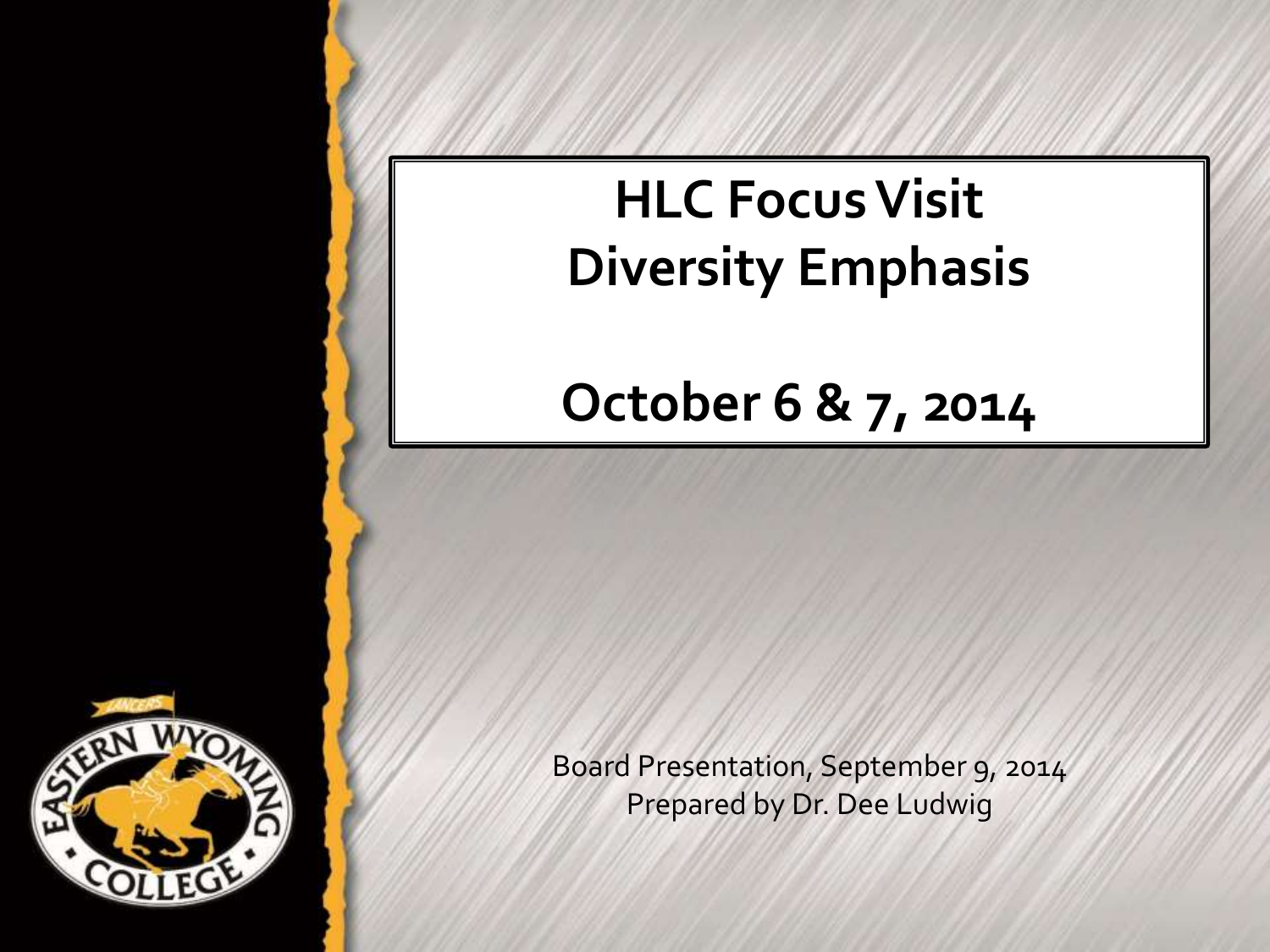#### **Two member team**

•Dr. Benjamin Young, Vice President for Diversity, Equity, and Inclusion from Ivy Tech Community College of Indiana

•Dr. Iwalani Else, Director of Institutional Research and Assessment from College of Saint Scholastica

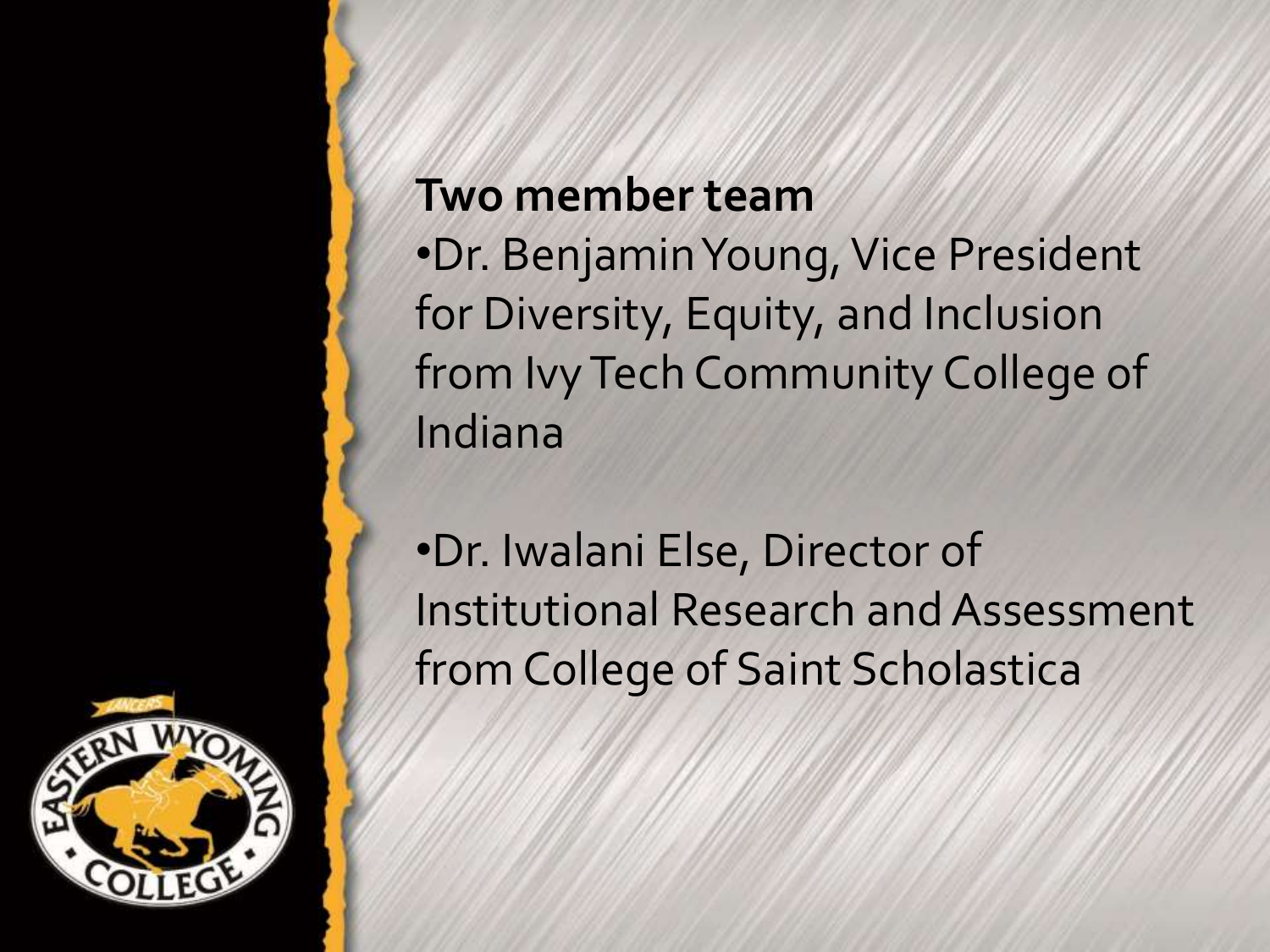

#### **2010 Recommendation from HLC indicated that EWC address the following objectives in preparing for the focus visit:**

- •Demonstrate upward trends in percentage of ethnic diversity in the student body
- •Demonstrate upward trends in the percentage of ethnic diversity of the employees
- •Develop a plan and implement a series of employee development workshops
- •Demonstrate student engagement in multicultural diversity in curricular and cocurricular activities

•Seek input from members of the minority community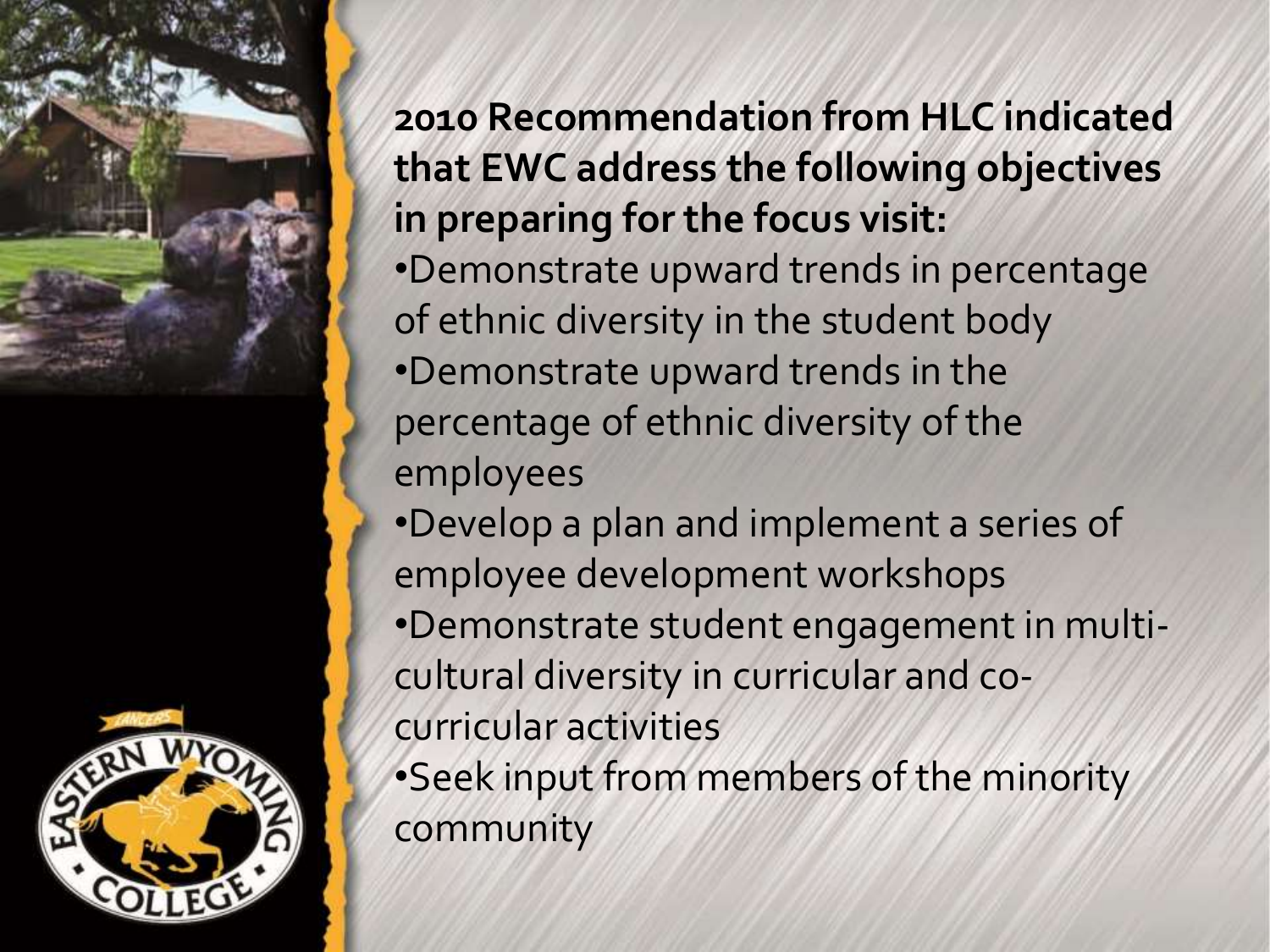

**Number of Benefitted Employees = 133 of which 13 are from ethnic minorities 76 are female 57 are male**

**Fall 2013 Students = 1963 686 full-time 1277 part-time**

**57% are female 43% are male 11 % are ethnic minorities**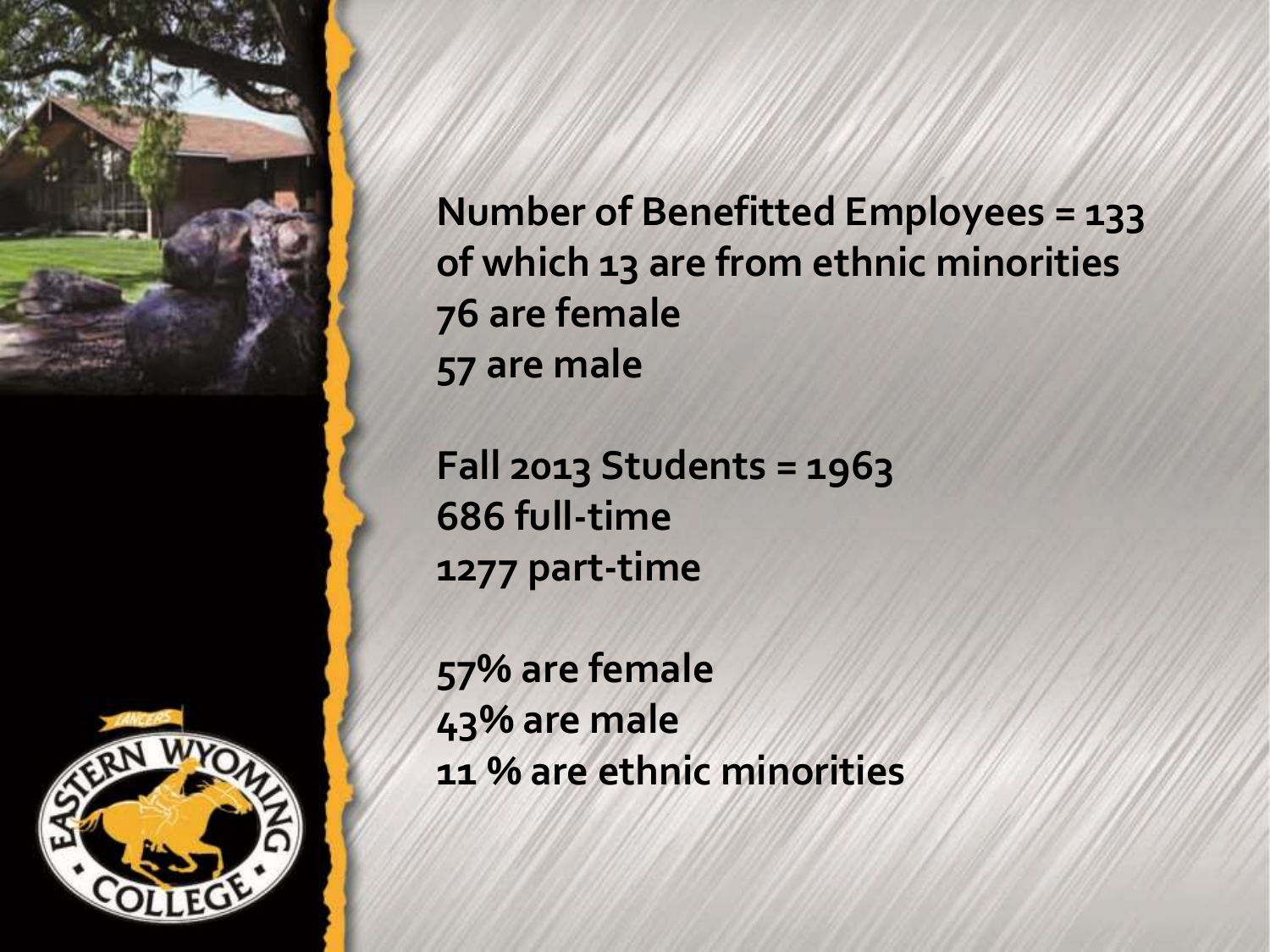

## **Diversity Activities Since 2010**

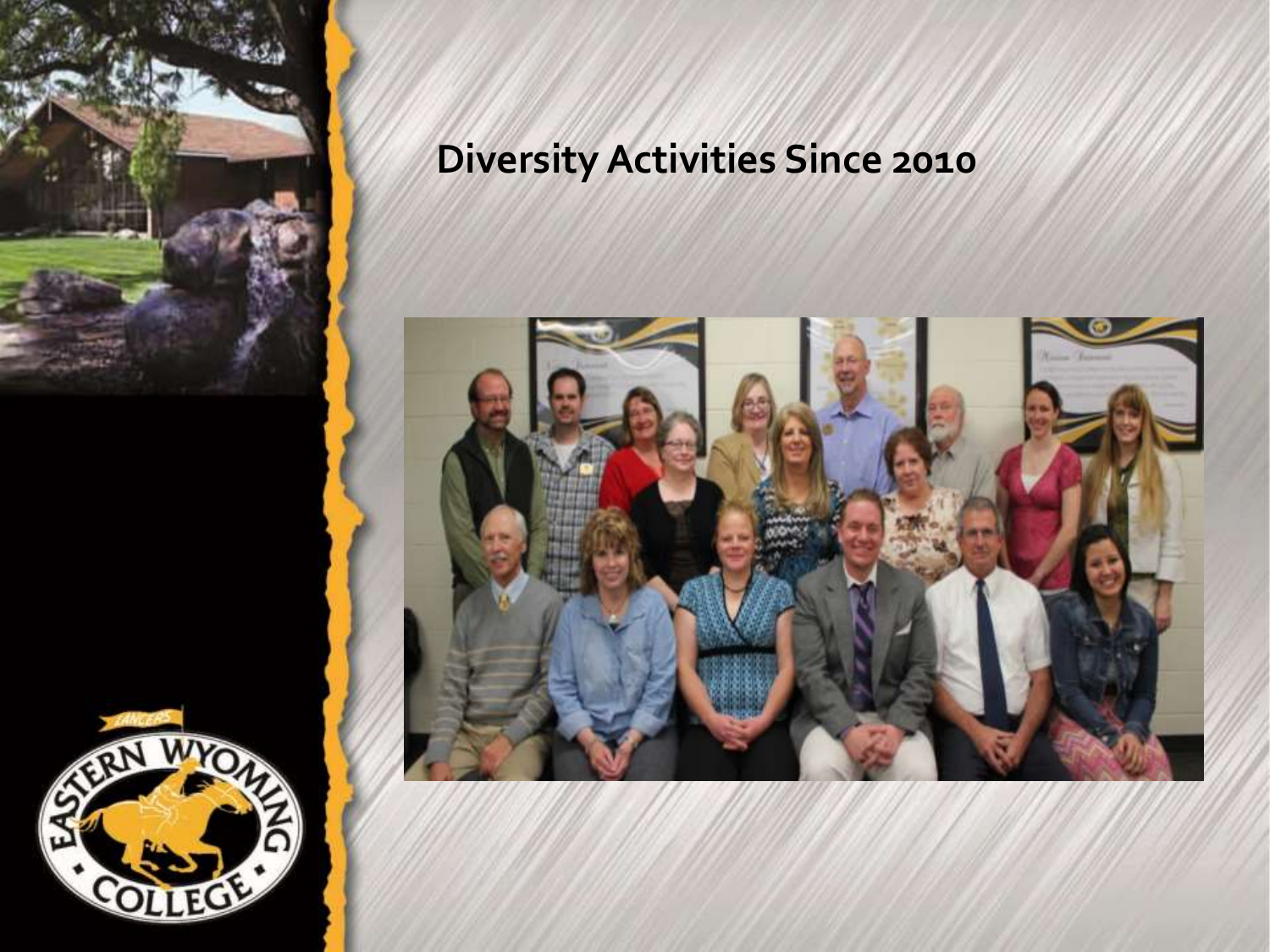

#### **Diversity Activities Since 2010**

- •**Awareness & Information** •**The Corner** •**Recognition Months**
- •**Professional Development** •**Peter Vogel—Culture Prep** •**Hispanic Student Success Presentation** •**Student Recruitment & Marketing**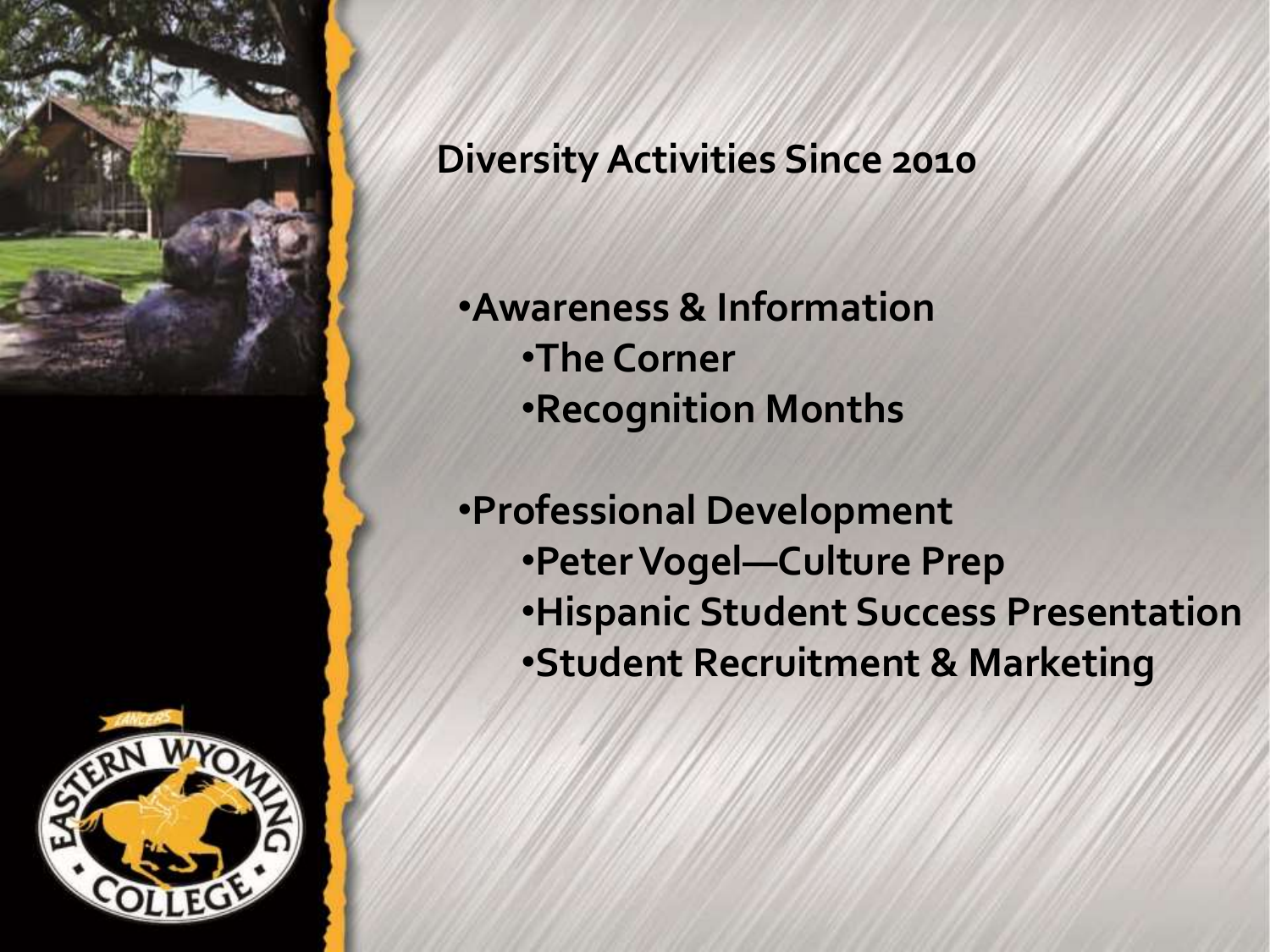

#### **Diversity Activities Since 2010**

•**Community Interaction** •**Community Forums** •**Information Nights** •**Multi-cultural Visitation Day**

•**Curricular Topics** •**College Studies Unit** •**Cultural Diversity in America Course** •**Numerous other courses with diversity emphasis added**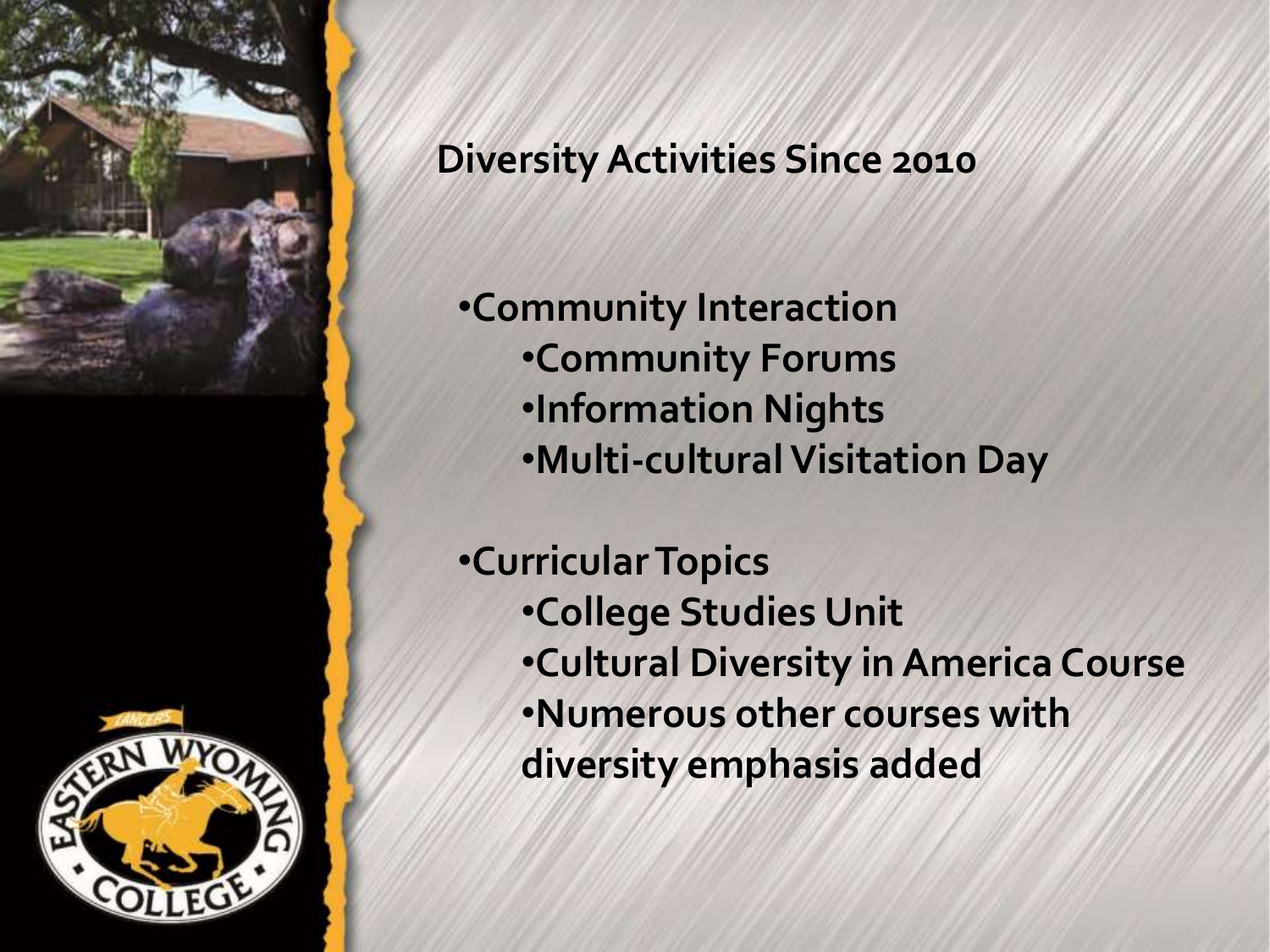

#### **Campus Programs**

•**Athletics** •**Five athletic teams** •**108 athletes of which 22 are from ethnic minorities** •**GEAR UP** •**400 students of which 15% are from ethnic minorities** •**Adult Basic Education** •**219 students of which 20% are from ethnic minorities**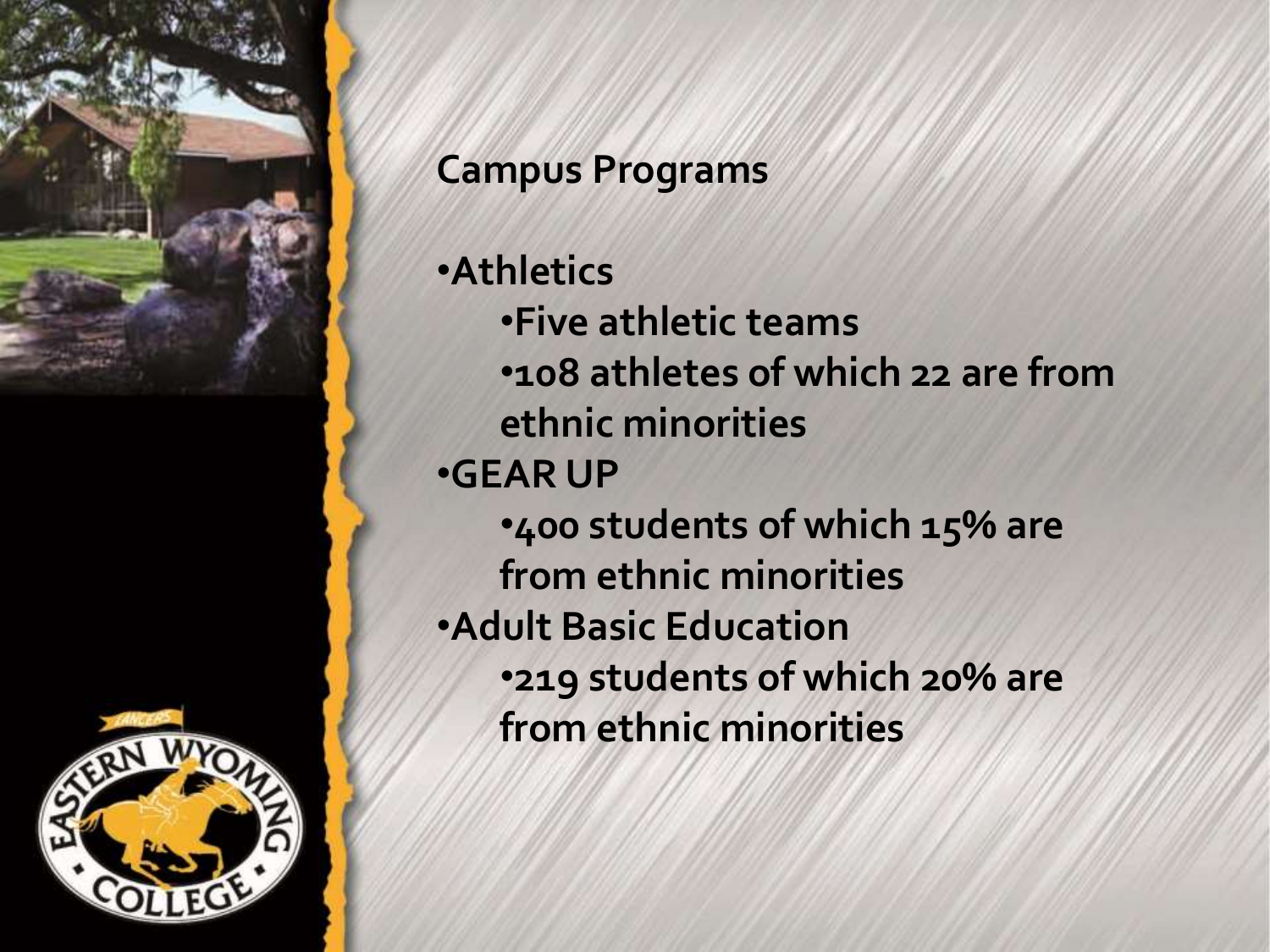

### **Bridges Out of Poverty**

#### •**Several in-service sessions**

•**Nationally renowned speakers** •**First generation students** •**Low income students** •**Applying Bridges concepts** •**Working with Parents** •**Understanding and Engaging Under-Resourced College Students**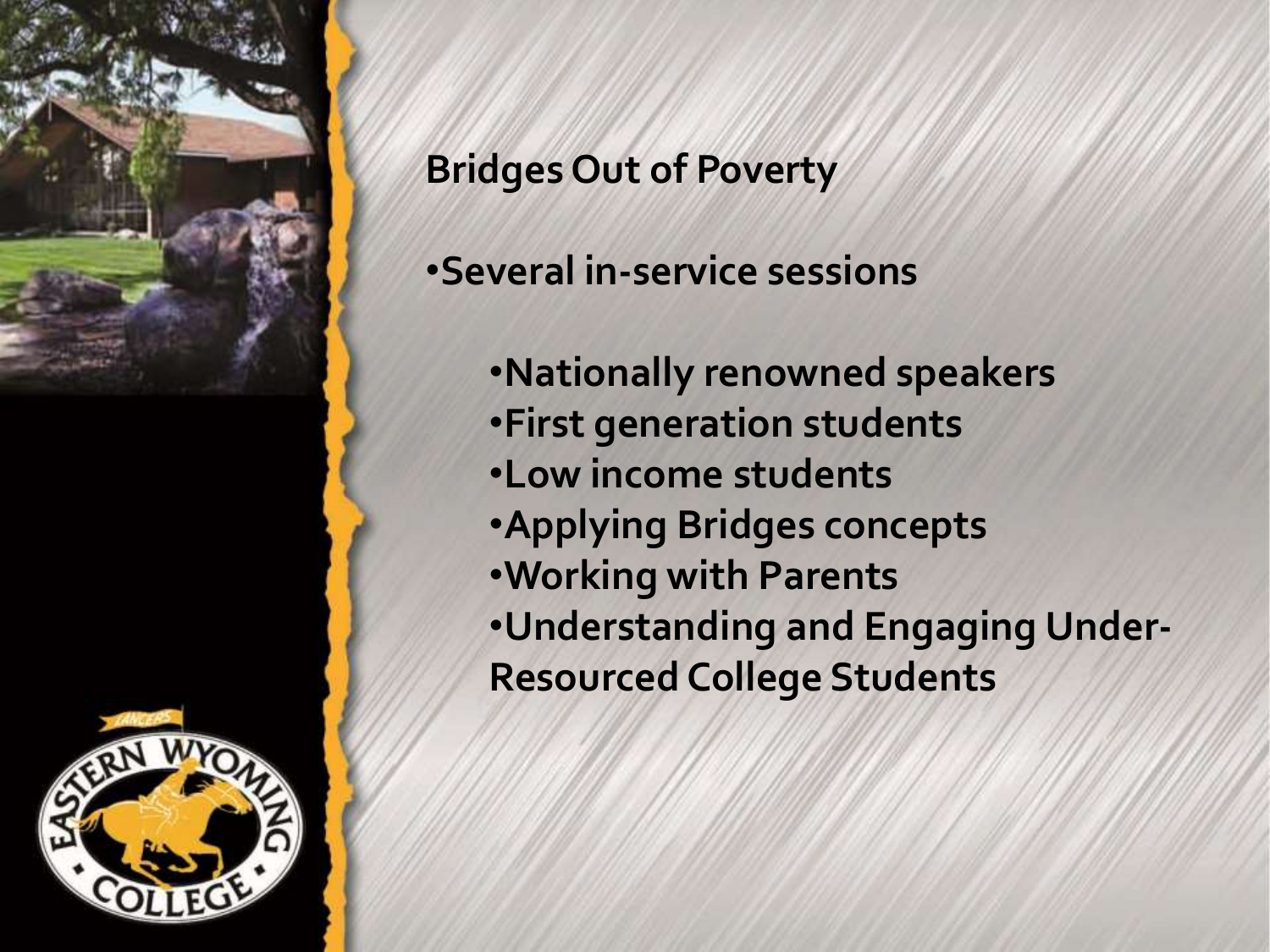

#### **Other Diversity Activities/Initiatives**

•**Special Speakers & Programs** •**Student Clubs** •**Gay Straight Alliance** •**Student Diversity Club** •**Freds** •**Diversity Coordinator Position** •**International Efforts Subcommittee** •**Connections with Public Schools**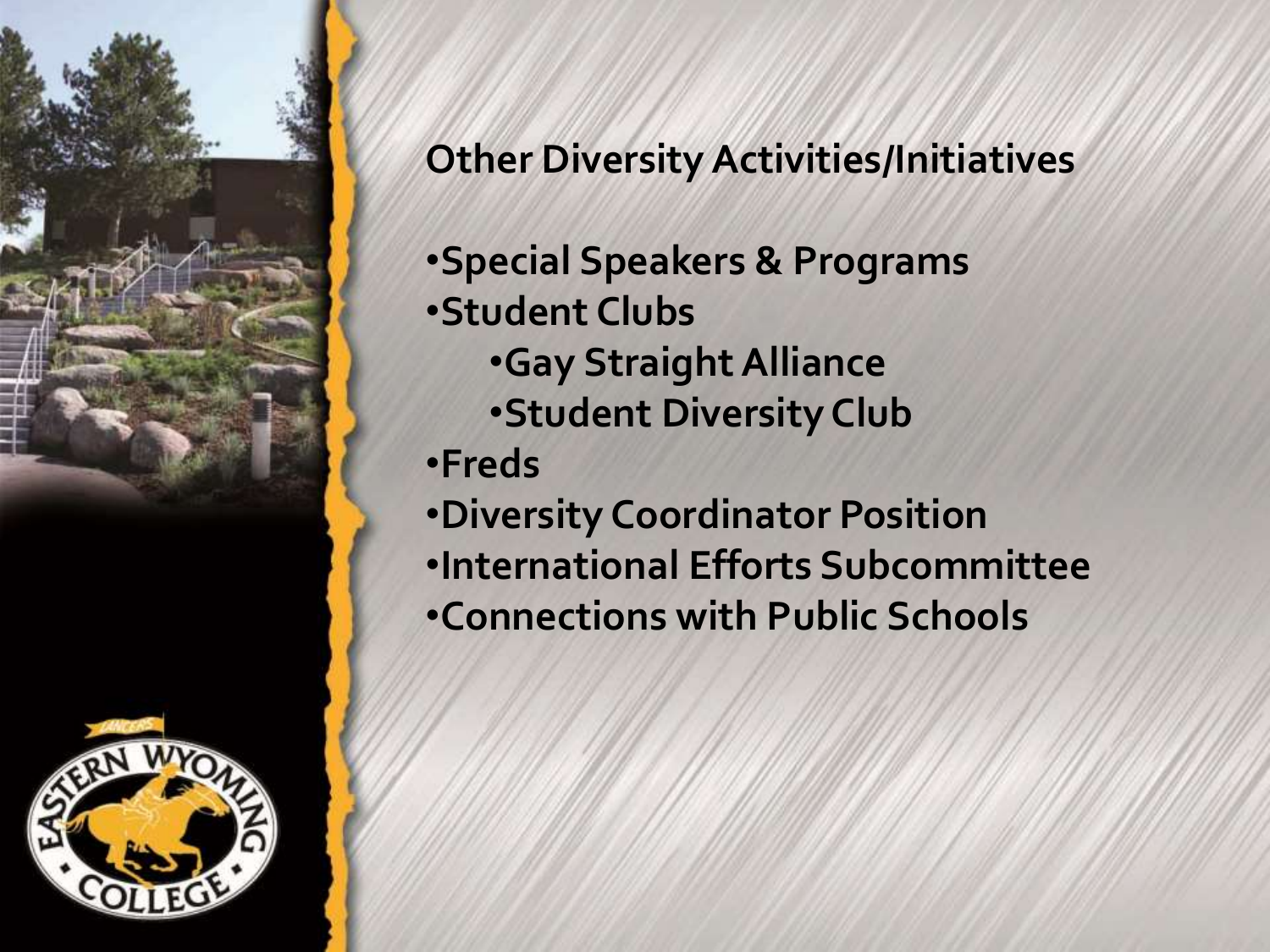

## **Enrollments Climbing**

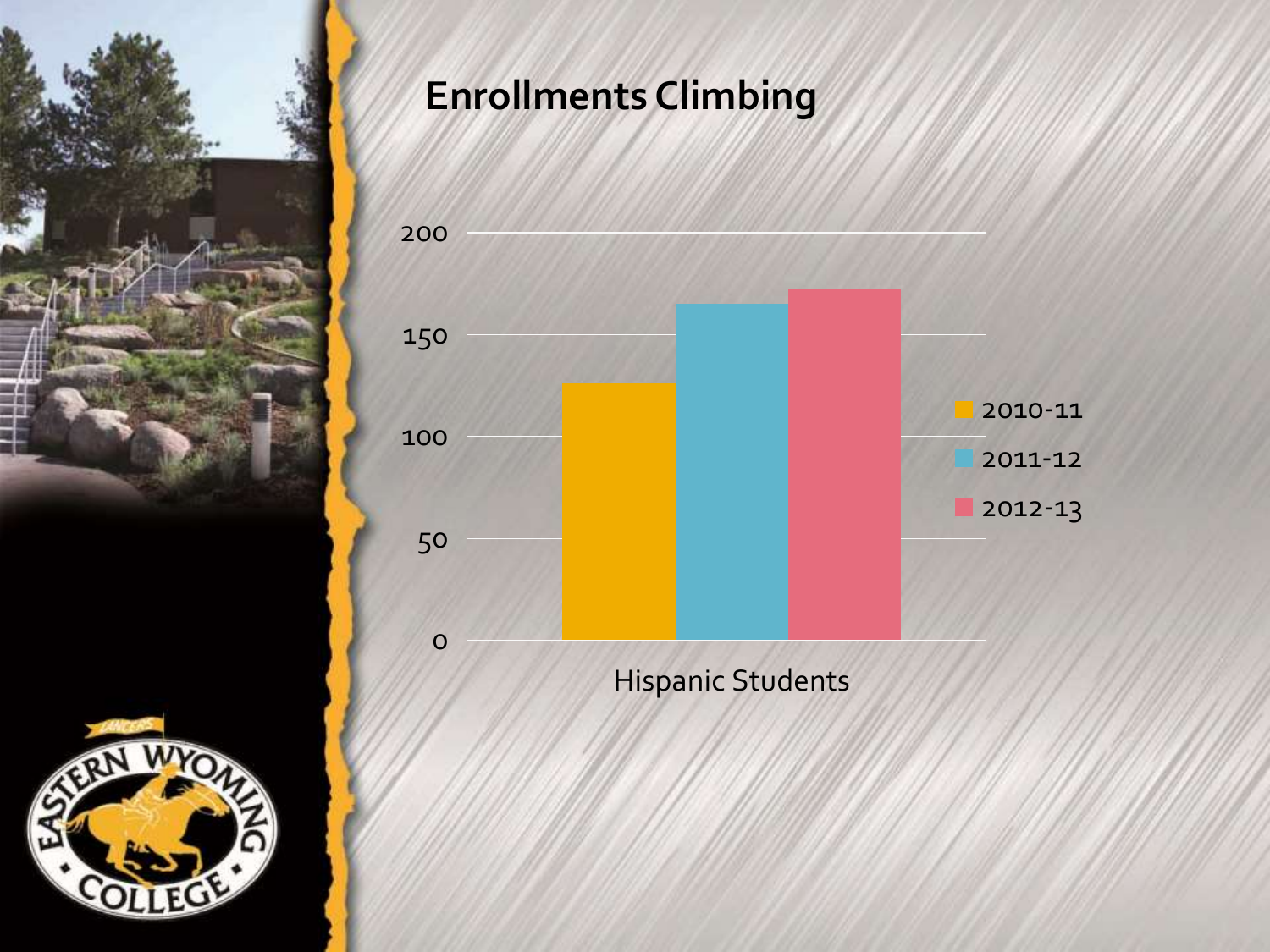#### **Mission Statement**

**"Eastern Wyoming College is a studentcentered, comprehensive community college that responds to the educational, cultural, social, and economic needs of its communities with quality, affordable educational opportunities for dynamic lifelong learning. "**

**Strategic Direction #5**

**"Recognize and extend our global reach."**